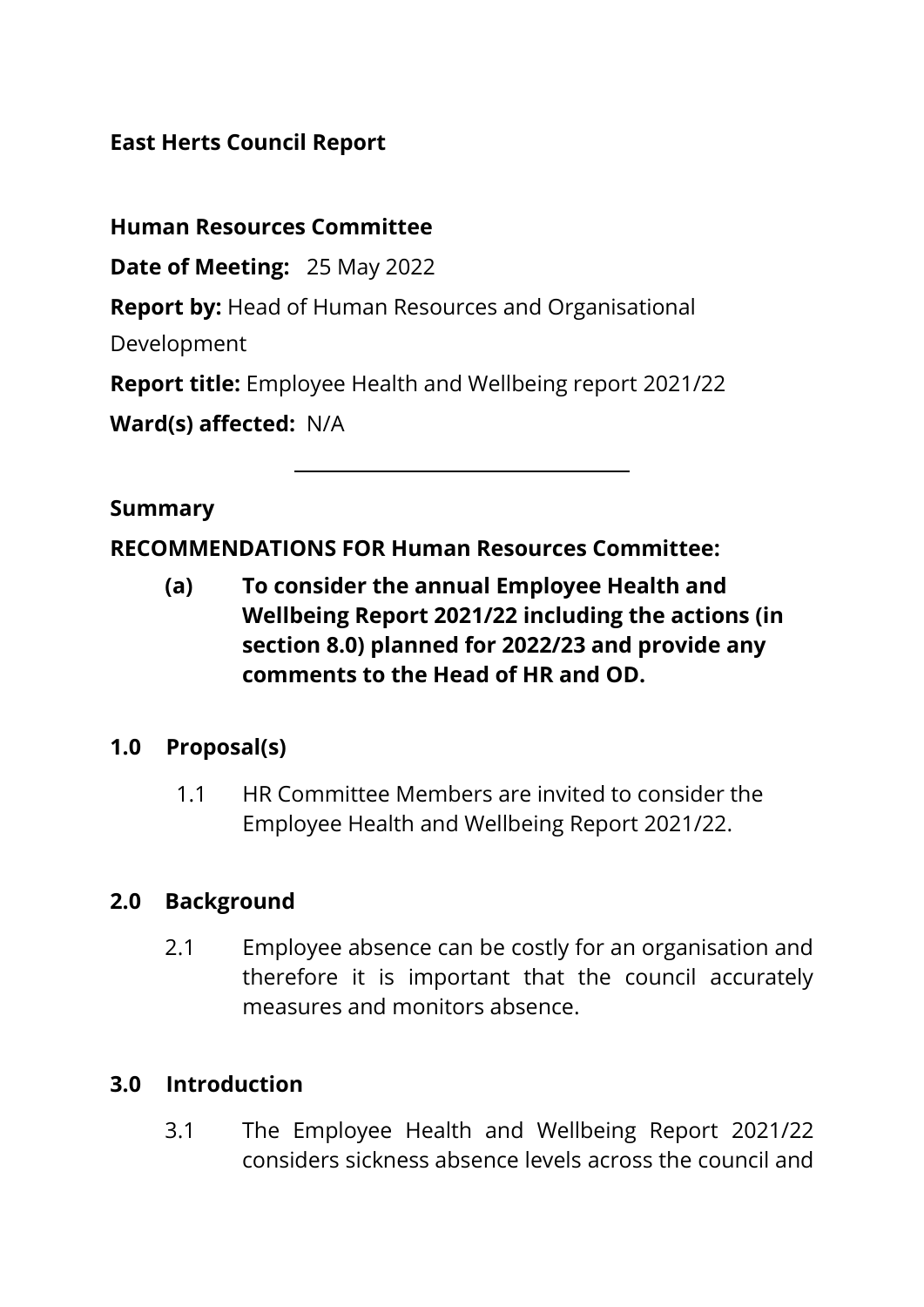compares them with previous years and benchmarking data. It also considers what the council can do to support employee health and wellbeing.

- 3.2 The council measures sickness absence in two ways: the number of full time equivalent (FTE) days absence per FTE employee and the percentage time lost due to absence.
- 3.3 The number of FTE days absence per FTE employee is calculated by dividing the number of FTE days sickness absence by the total number of FTE employees in the council.
- 3.4 Percentage time lost due to absence is calculated by dividing the total number of FTE days sickness absence by the total number of available working days.
- 3.5 This report breaks down absences into short and long term.
- 3.6 Comparisons have been made with local government averages which are taken from the LG Inform Benchmarking Metrics report 2018/19 (the latest report available at the time of writing this report). The Chartered Institute of Personnel and Development (CIPD) 'Health and Wellbeing at Work Survey April 2021' has also been used to make comparisons with other organisations.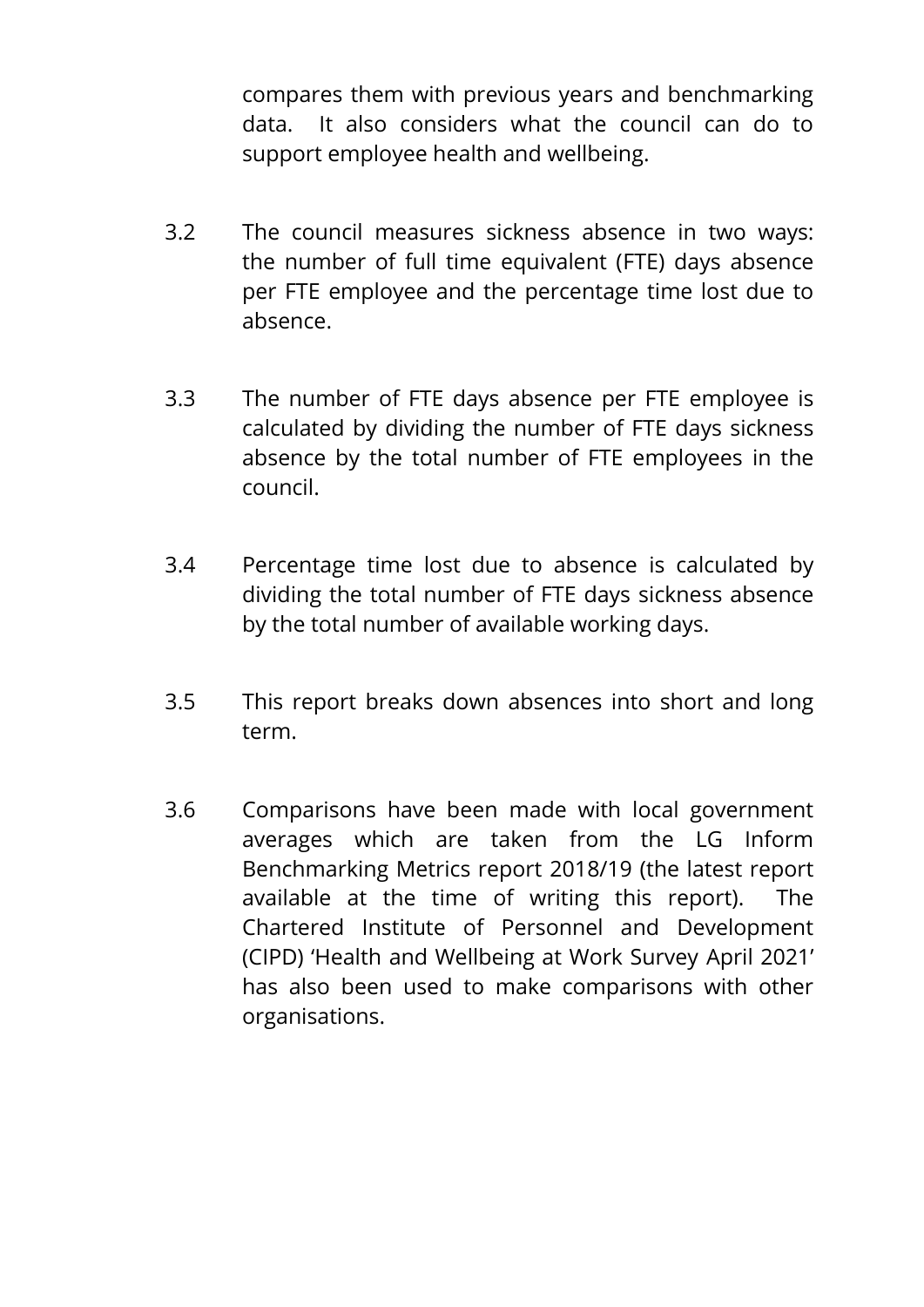#### **4.0 Sickness Absence Levels**

#### **4.1 ALL Absences**

4.1.1 In 2021/22, the number of sickness absence FTE days per FTE employee was 6.15 days which is slightly above the council's target of 6 days and higher than in 2020/21 (4 days). It is also lower than the local government average in 2018/19 (9.1 days). Please see Figure 1 below.

10 Number of sickness FTE days per FTE **Number of sickness FTE days per FTE**9 8 7 6 5 4 3 2 1 0 2017/18 2018/19 2019/20 2020/21 2021/22 Sickness Absence Days per FTE  $\begin{array}{|c|c|c|c|c|c|c|c|} \hline \end{array}$  6.1  $\begin{array}{|c|c|c|c|c|c|} \hline \end{array}$  6.15  $\begin{array}{|c|c|c|c|c|} \hline \end{array}$  6.15  $\hline \end{array}$  6.15 EHC TARGET  $\begin{array}{|c|c|c|c|c|c|c|c|c|} \hline \text{EHC} & \text{TARGET} & \text{S.5} & \text{S.5} & \text{S.0} & \text{S.0} & \text{S.0} \ \hline \end{array}$ Local Authority Average  $\begin{array}{|c|c|c|c|c|} \hline \text{Local Authority Average} & \text{8.1} & \text{9.1} \ \hline \end{array}$ 

#### **Figure 1 – Sickness absence FTE days per FTE (ALL absences)**

The council's absence target was reduced from 6.5 days to 6 days in April 2019. The local authority average is the mean of all English local authorities taken from the 'LG Inform Benchmarking Metrics report 2018/19' (the latest report available at the time of writing).

4.1.2 The total number of days taken as sickness absence in 2021/22 was 1710.39 FTE days. 61% (1042.69 FTE days) of these were due to short term absence and 39% (667.7 FTE days) were due to long term absence. The total percentage time lost in 2021/22 due to all absences was 2.38%. This is lower than the local government average (4.9%).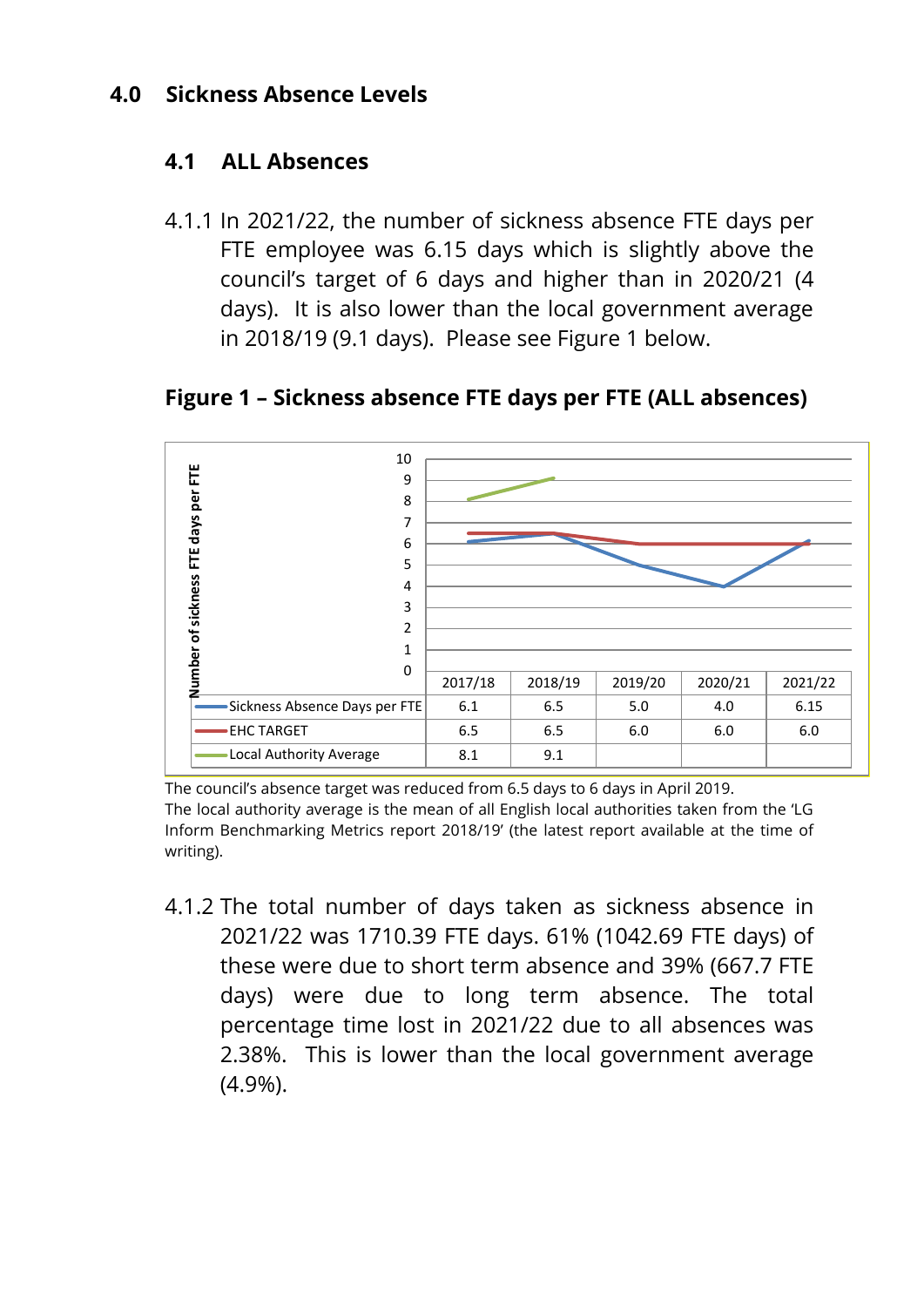#### **4.2 Short Term absence**

- 4.2.1 Absences of less than four weeks are considered to be short term sickness absence.
- 4.2.2 In 2021/22, the number of short term sickness absence FTE days per FTE employee was 3.79 days which is below the council's target of 4 days but is higher than in 2020/21 (2 days). It is slightly higher than the local government average (3.6 days in 2018/19). Please see Figure 2 below.

**Figure 2 – Short Term Sickness absence FTE days per FTE**



The council's short term absence target was reduced from 4.5 days to 4 days in April 2019.

The local authority average is the mean of all English local authorities taken from the 'LG Inform Benchmarking Metrics report 2018/19' (the latest report available at the time of writing).

- 4.2.3 The percentage of time lost due to short term sickness in 2021/22 was 1.42% which is lower than the local government average (2.6% in 2018/19).
- 4.2.4 Figure 3 below shows the causes of short term absence in 2021/22.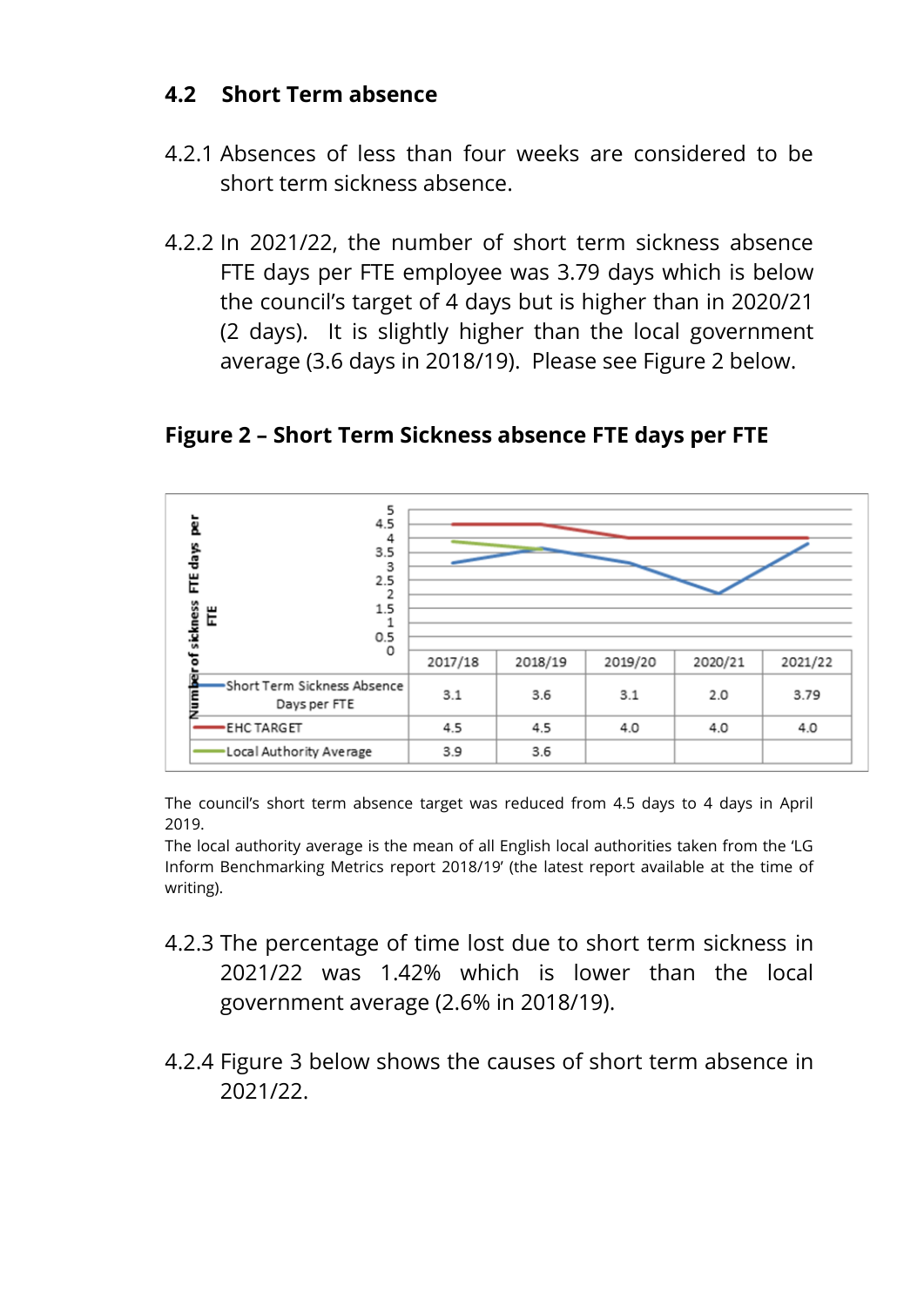

#### **Figure 3 – Causes of Short Term absence in 2021/22**

*KEY:*

- *Minor illnesses (e.g. colds/flu, stomach upsets, headaches and migraines minor operations)*
- *Musculoskeletal injuries (e.g. neck strains and repetitive strain injury, but excluding back pain)*
- *Recurring medical conditions (e.g. asthma, angina and allergies)*
- *Mental ill health (e.g. clinical depression and anxiety)*
- *Acute medical conditions (e.g. stroke, heart attack and cancer)*
- 4.2.5 The most common cause of short term absence in 2021/22 was minor illnesses, such as colds/flu, headaches/migraines, stomach upsets, and minor operations, accounting for 48.8% (147 employees) of all short term absences. According to the Chartered Institute of Personnel and Development (CIPD) 'Health and Wellbeing at Work Survey April 2021' 88% of organisations responding to their survey reported that minor illnesses were in their top three causes of short term absence.
- 4.2.6 The second most common cause of short term absence was Covid-19, which accounted for 15.3% of all short term absences (42 employees). According to the CIPD Survey 39% of organisations responding to their survey reported that Covide-19 (including confirmed cases, self-isolation,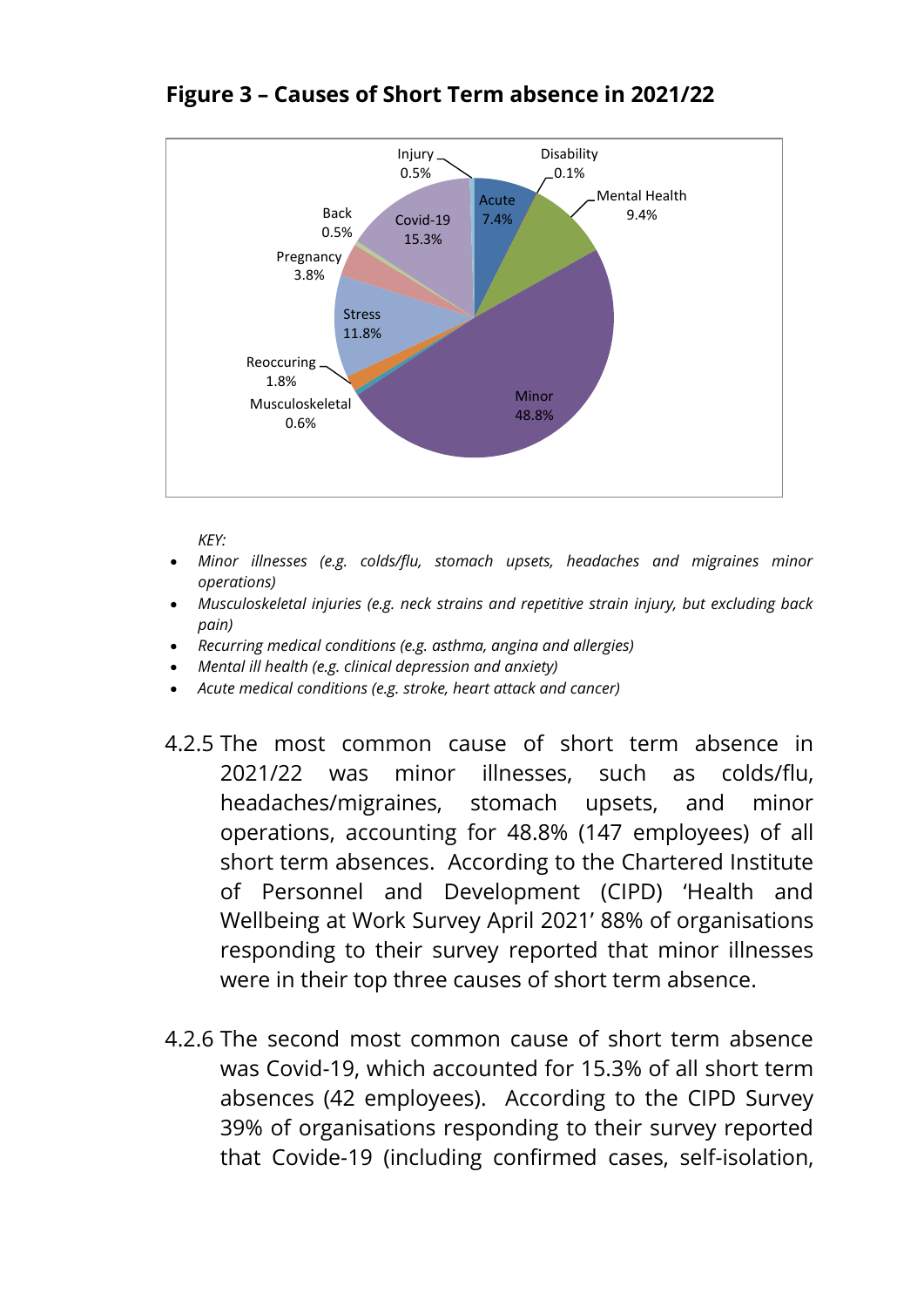quarantine and shielding) was in their top three causes of short term absence. It is also worth noting that short-term absences ranging from 1-3 days have been seen in late Q3 and Q4 due to staff feeling unwell following a COVID Vaccination.

4.2.7 Stress was the third most common cause of short term absence accounting for 11.8% of all short term absences (9 employees). The CIPD Survey reported that 33% of organisations said that stress was in their top three causes of short term absence.

#### **4.3 Long Term Absence**

- 4.3.1 Absences in excess of 4 weeks/28 consecutive calendar days are considered to be long term sickness absence.
- 4.3.2 In 2021/22, the number of long term sickness absence FTE days per FTE employee was 2.36 days which is slightly above the council's target of 2 days and an increase on 2020/21. It does however remain lower than the local government average (5.6 days in 2018/19). Please see Figure 4 below.



#### **Figure 4 – Long Term Sickness absence FTE days per FTE**

The local authority average is the mean of all English local authorities taken from the 'LG Inform Benchmarking Metrics report 2018/19' (the latest report available at the time of writing).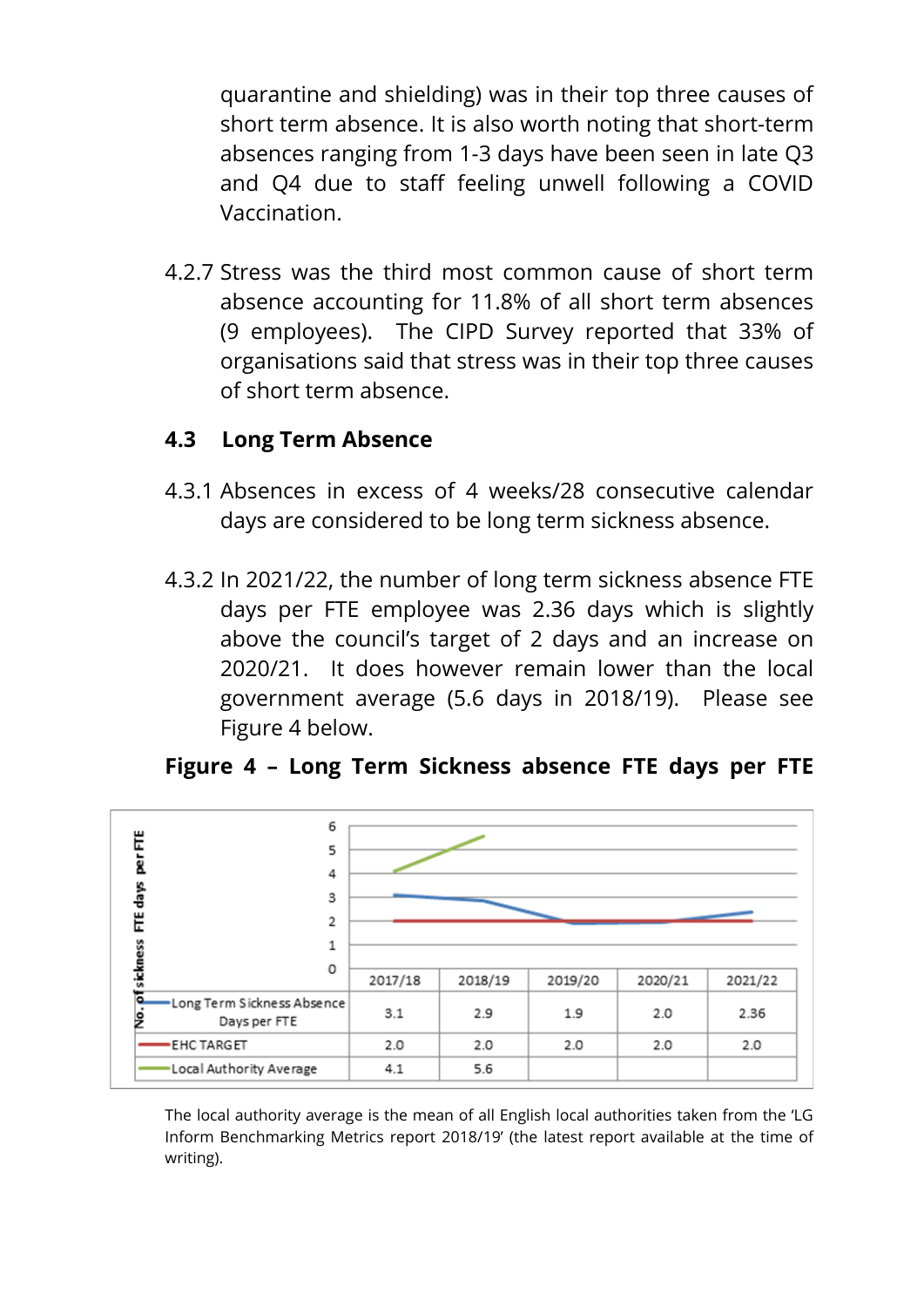- 4.3.3 The percentage of time lost due to long term sickness in 2021/22 was 0.96% which is lower than the local government average (2.3% in 2018/19).
- 4.3.4 Figure 5 below shows the causes of long term absence in 2021/22.



**Figure 5 – Causes of Long Term absence in 2021/22**

*KEY:*

- *Minor illnesses (e.g. colds/flu, stomach upsets, headaches and migraines minor operations)*
- *Musculoskeletal injuries (e.g. neck strains and repetitive strain injury, but excluding back pain)*
- *Recurring medical conditions (e.g. asthma, angina and allergies)*
- *Mental ill health (e.g. clinical depression and anxiety)*
- *Acute medical conditions (e.g. stroke, heart attack and cancer)*
- 4.3.5 The most common cause of long term absence was for acute reasons (e.g. stroke, heart attack and cancer). All employees have been supported by Line Management, HR and Occupational Health. According to the CIPD Survey, 45% of organisations reported that acute reasons were in their top three causes of long term absence.
- 4.3.7 The second most common cause of long term absence was stress, which accounted for 24.1% of all long term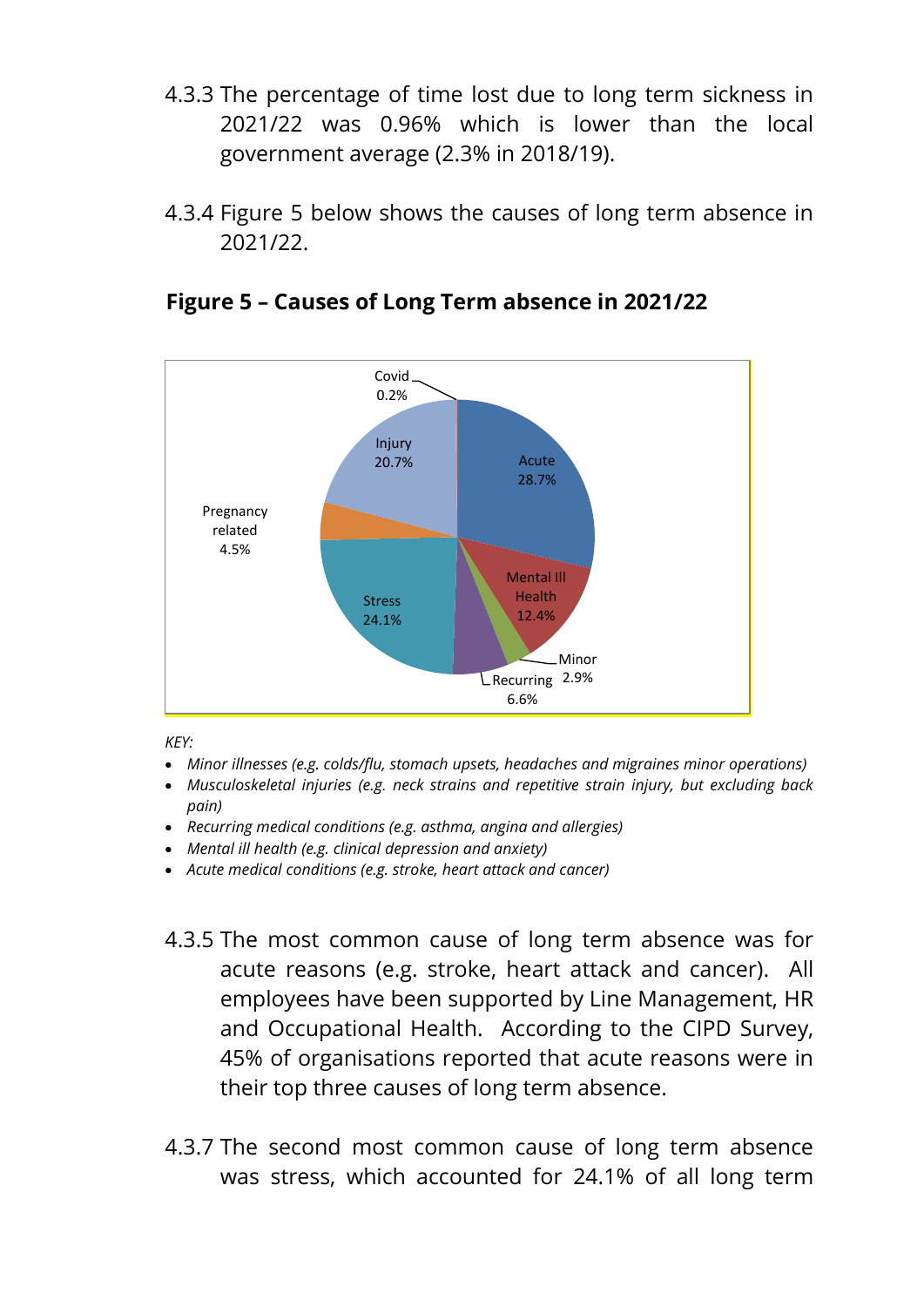absence (7 employees). According to the CIPD Survey, 48% of organisations reported that stress was in their top three causes of long term absence, clearly the pandemic has also increased causes of stress.

4.3.8 The third most common cause of long term absence was injury which accounted for 20.7% (3 employees) of all long term absence.

### **5.0 How is the council addressing employee absence**

- 5.1 Absences due to minor illnesses are mostly unavoidable. Managers hold return-to-work meetings with employees after every absence, provide support, monitor absences against the council's triggers and take the appropriate action in line with absence policy and procedures.
- 5.2 Managers are supporting employees with acute and recurring medical conditions by e.g. allowing them time off to attend medical appointments/treatment, allowing flexible working where possible and referring them to occupational health where appropriate.
- 5.3 It is important that managers recognise the signs of stress at an early stage so that action can be taken to support employees. Employees experiencing stress are referred to the council's occupational health service where appropriate and are supported through a stress risk assessment. Managers use the Health and Safety Executive's (HSE) stress risk assessment tool (with HR support) which looks at the key causes of stress (e.g. demands of the job, control over their work, support from their manager and colleagues, relationships at work, the role, and organisational change) and identifies actions to help reduce the stress. Employees can also seek confidential support from the council's Employee Assistance Programme (EAP).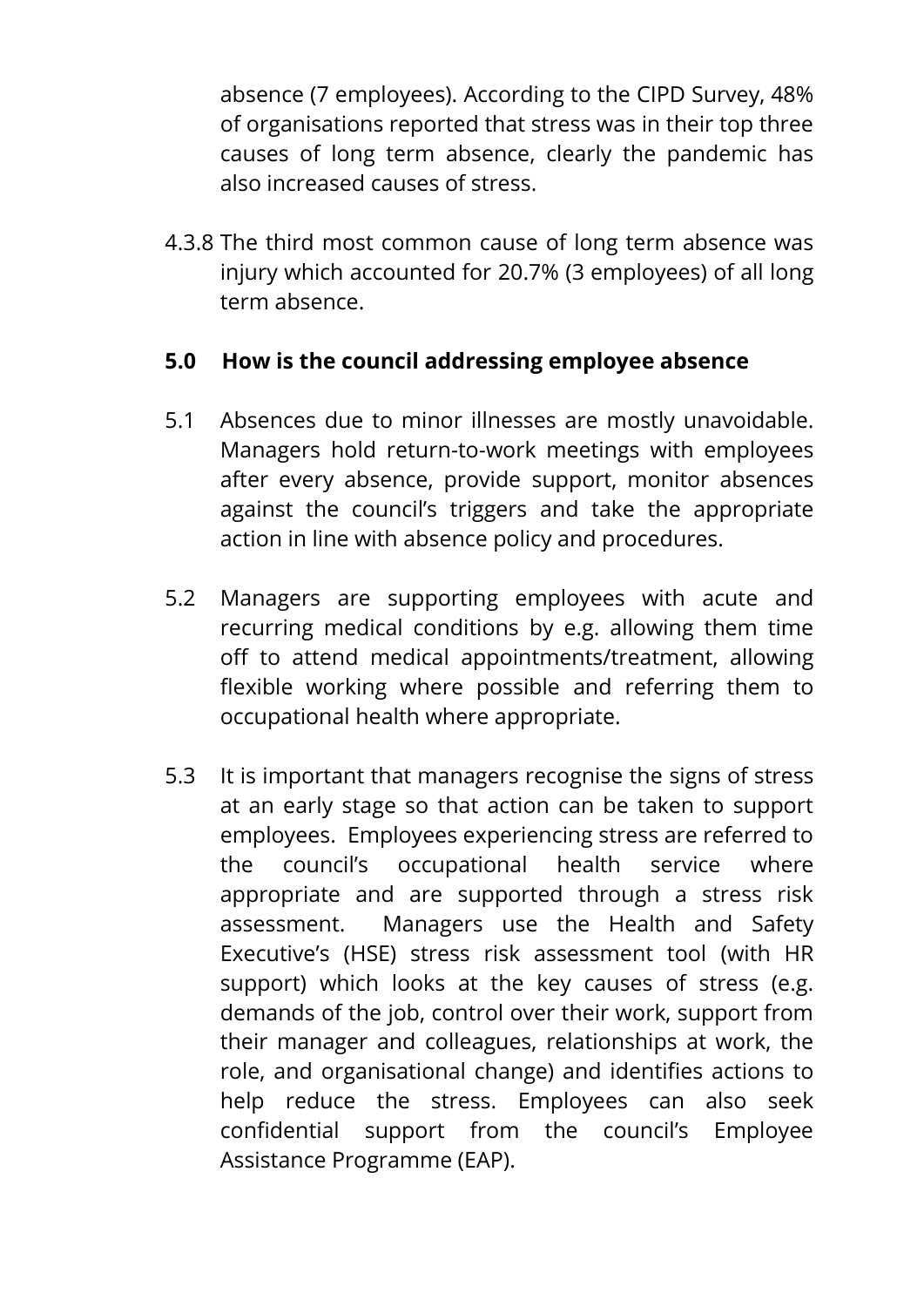- 5.4 Absences due to Covid-19 were carefully monitored by HR and a special Covid-19 reason code was set up on the HR system to enable this. Monitoring also ensured that employees with Covid-19 (including those who were not absent but were well enough to be able to continue to work from home) did not attend the workplace without completing the full isolation period and thereby avoiding the potential spread of the virus to other employees.
- 5.4 Absences due to mental health have increased in 2021/22 (9.4% of all short term absences and 24.1% of all long term absences), the council recognises that there may be under-reporting in this area previously due to the perceived stigma of having mental health issues. The council has continued to take action to support employee mental health in 2021/22 and especially in relation to the Pandemic:
	- Promotion of the support available from the council's trained Mental Health First Aiders (MHFAs),
	- Promotion of mental health awareness through events such as Time to Talk and mental health awareness week,
	- Arranging lunchtime bitesize wellbeing sessions on topics such as mindfulness,
	- Arranging Mental health awareness training for all managers (some sessions have been delayed due to Covid-19),
	- Delivering Coping with Change Training.
	- Undertaking Wellbeing surveys and following up with support sessions and Line Manager Follow up.
	- Implementing a Resilience Training Programme from April 2022.
	- Promotion of the mental health services available via Able Futures, the council's partner, which provides up to 9 months free mental health support for employees.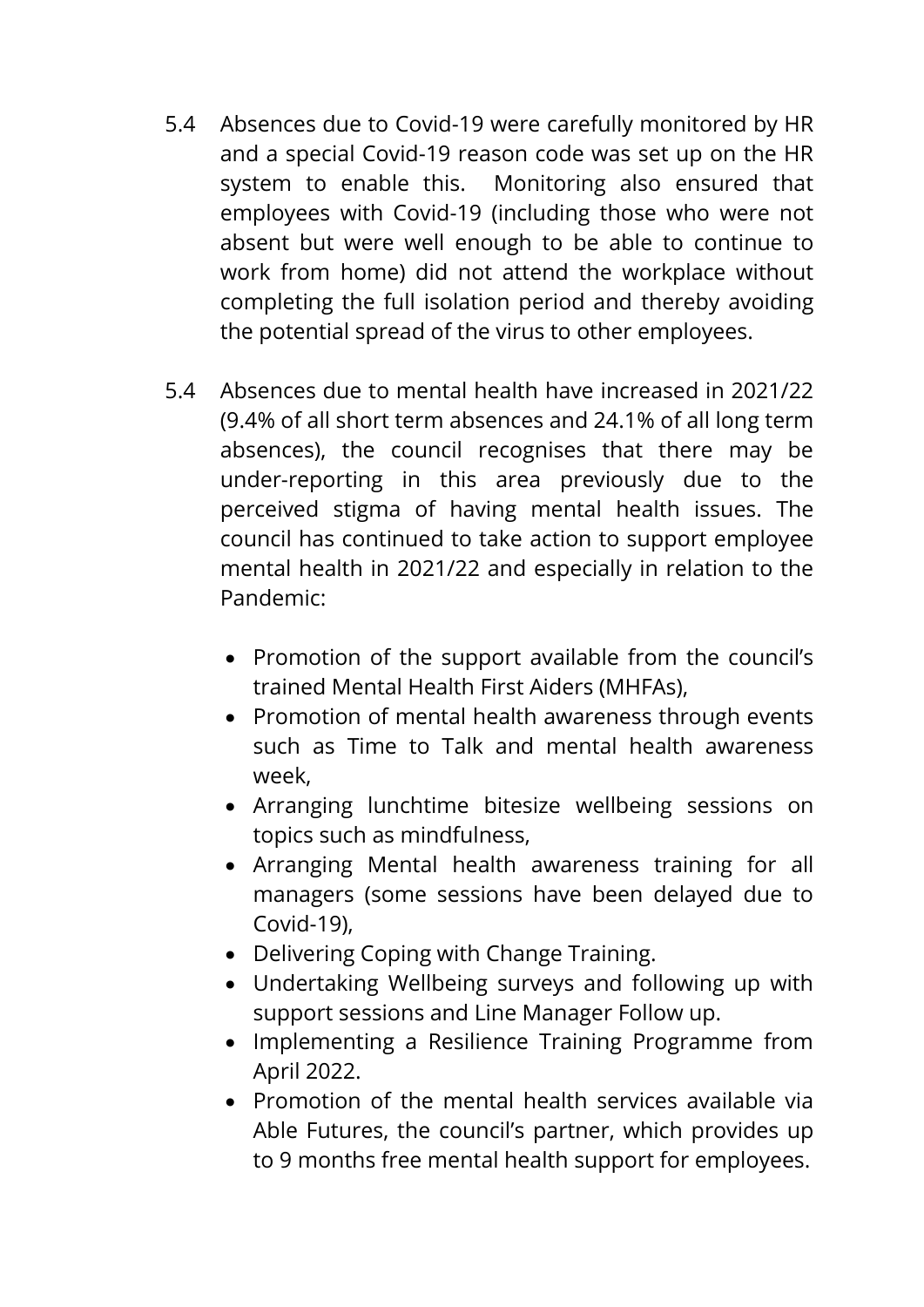5.5 Managers and HR are supporting all employees with health issues through e.g. home visits, referrals to Occupational Health, undertaking stress risk assessments and implementing action plans, making adjustments to their work/workplace to assist them in returning to work at the appropriate time, and offering flexible working.

## **6.0 Ongoing support for employee health and wellbeing**

The council has a lot in place to support the health and wellbeing of its employees (for a full list please see the Employee Wellbeing Framework previously provided) including:

## **6.1 Employee wellbeing programme, 'Live Well, Work Well' (LWWW)**

- 6.1.1 The council has an employee wellbeing programme, 'Live Well, Work Well' (LWWW), which includes a variety of offers/activities to support employees' physical and mental health and wellbeing. The Community Wellbeing and Partnerships Team in conjunction with Human Resources develops and delivers a comprehensive programme of events each year to support employee health and wellbeing.
- 6.1.2 The LWWW programme, which was launched in 2018, has three overarching principles, to:
	- support greater social interaction, thus strengthening informal support networks;
	- provide practical help and advice in a fun and inclusive way;
	- demonstrate employer care.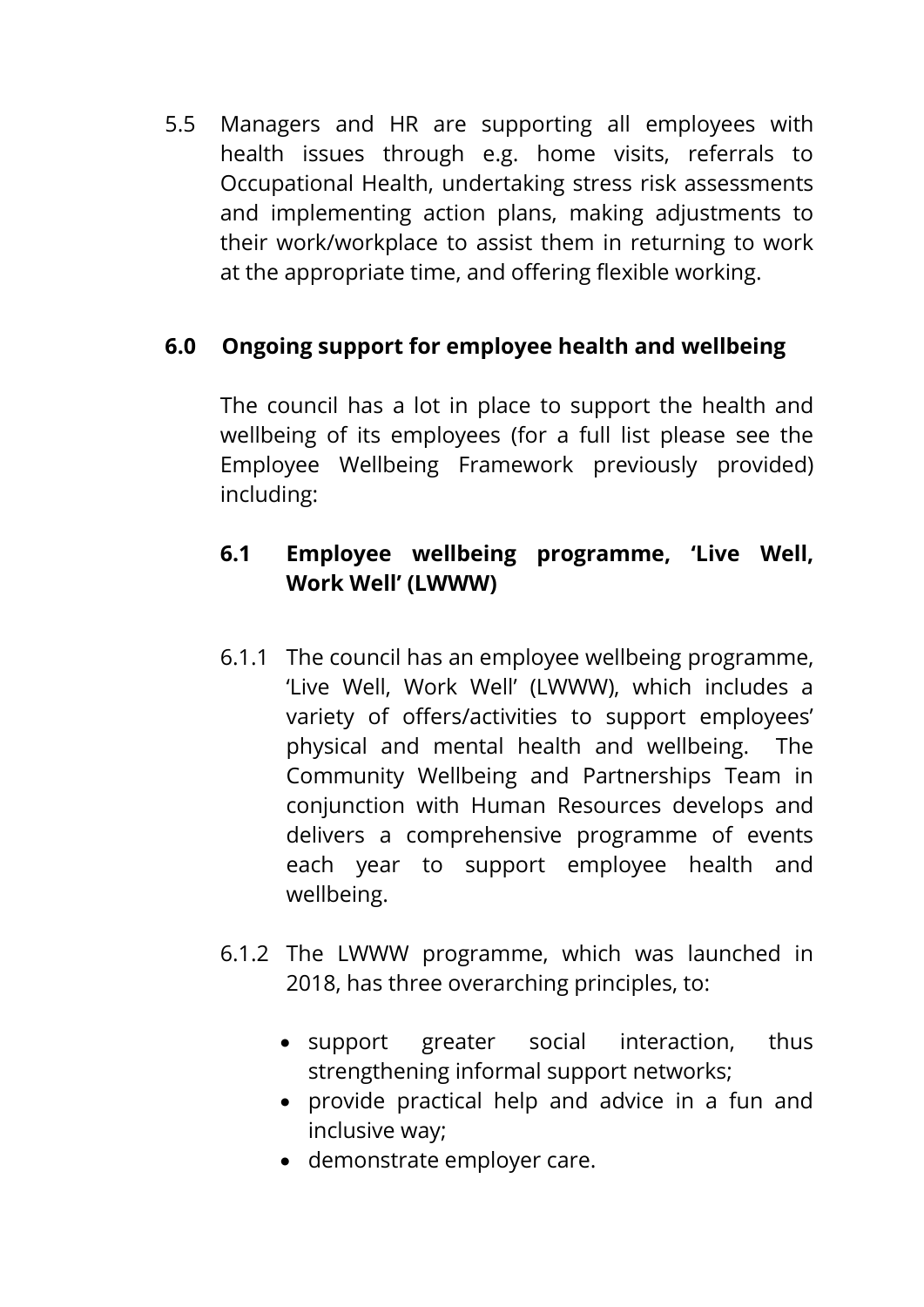- 6.1.3 The programme runs each year from 1 April 31 March and the wellbeing offers are intended to support chosen national awareness campaigns e.g. stress awareness month. Many offers are provided at no cost to the council however where a cost is incurred a small budget is sought from existing budgets before the programme is finalised. The vast majority of offers are free for employees.
- 6.1.4 The programme is refreshed each year taking into account:
	- feedback from employees, for example from the 2020 Staff Survey and in the future will be from, for example Pulse Surveys and via Wellbeing Champions;
	- national and local wellbeing initiatives throughout the year, for example Mental Health Awareness Week;
	- activities already scheduled as part of the Healthy Hub East Herts programme;
	- the success of previous events based on employee feedback and attendance levels;
	- value for money of events;
	- the diverse wellbeing needs and working patterns of employees;
	- to cover a variety of wellbeing offers, for example mental, physical, financial health and wellbeing.

## **6.2 Wellbeing Hub**

6.2.1 The council has a wellbeing hub on its intranet which provides a one stop place where employees can access wellbeing support. It is where employees are signposted to sources of support e.g. how to contact a Mental Health First Aider,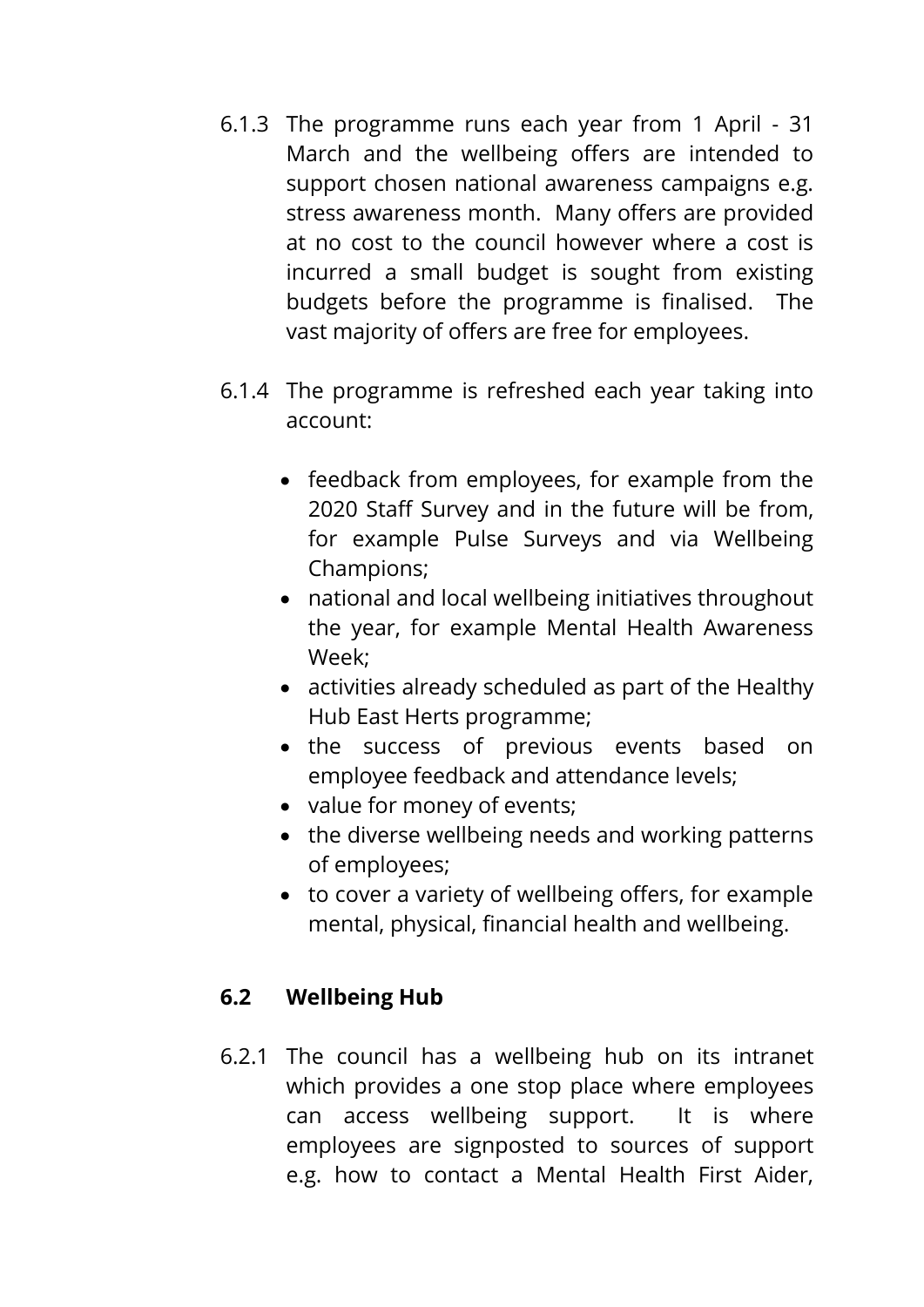access to support from the Samaritans, how to contact the employee assistance programme. It will also include upcoming events in the LWWW programme.

### **6.3 Wellbeing Centre on the MyRewards website**

6.3.1 Through the council's contract with MyRewards, employees have access to the Wellbeing Centre on their website, further signposting will be added when MyRewards ceases. Support includes free education, support and tools e.g. helping improve their quality of sleep, healthy recipes, online exercise programmes and advice on how to improve their financial wellbeing.

## **6.4 Employee Assistance Programme (EAP)**

6.4.1 The council has continued to offer an Employee Assistance Program (EAP). The service is 24/7, easy to access, confidential and free of charge. Employees have unlimited access to information, support and guidance on a wide range of topics including work/career, relationship/family, money management/debt and health/wellbeing.

# **6.5 Mental Health Support from Able Futures**

- 6.5.1 The council actively promotes the services available from Able Futures which delivers the Access to Work Mental Health Support Service on behalf of the Department for Work and Pensions.
- 6.5.2 Employees (and family members provided they are in employment) who wish to access the service can receive 9 months of mental health support from a qualified professional called a Vocational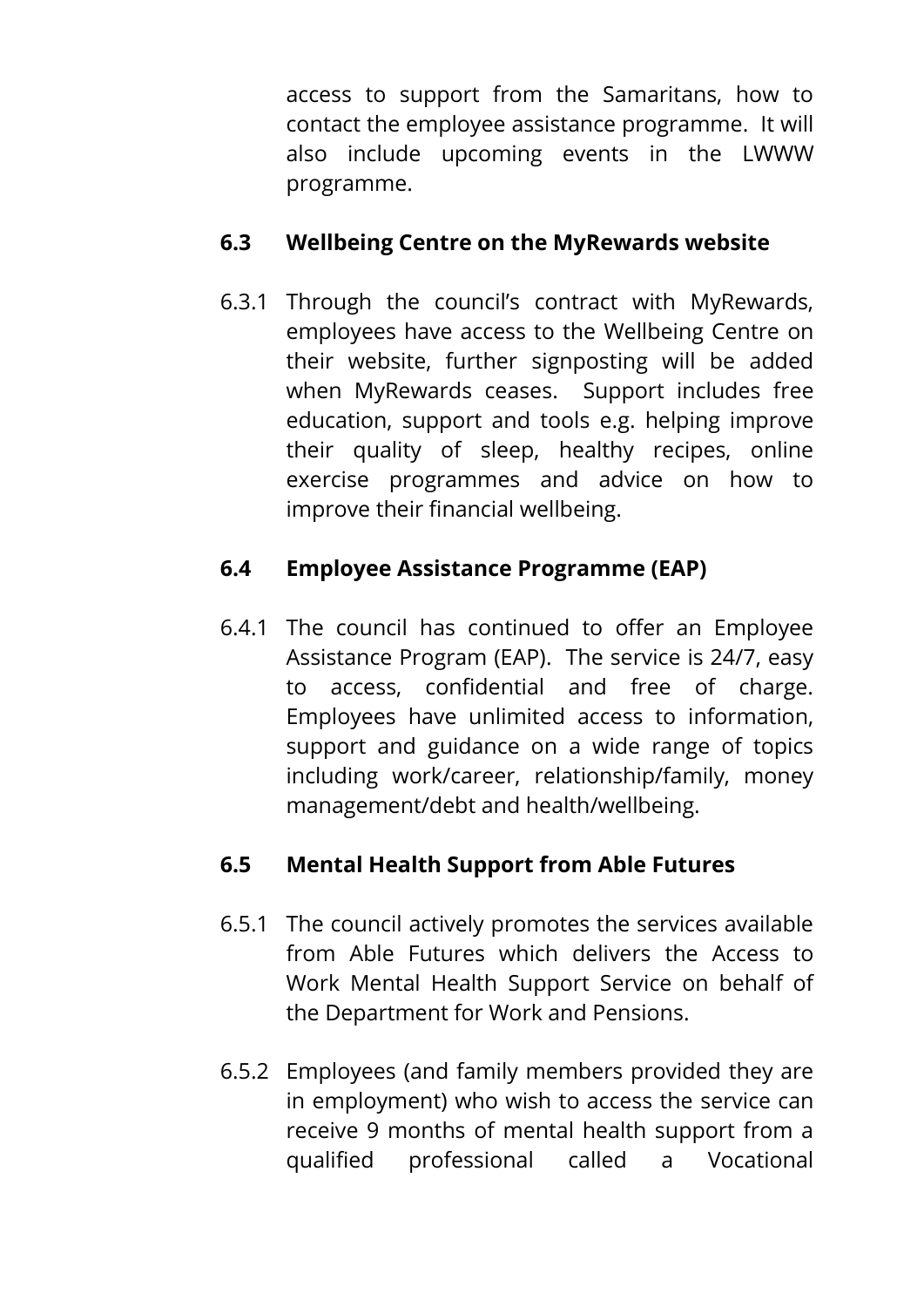Rehabilitation Consultant (VRC). The service is 100% confidential and employees can self-refer which means that they don't need to go through their manager or HR to access it.

- 6.5.3 A VRC will support the employee through providing information and advice on a range of issues; coaching and teaching on how to manage mental health difficulties; as well as help in accessing services. Able Futures is not a counselling, treatment or diagnostic service.
- 6.5.4 The support available via Able Futures is designed to help with a range of mental health issues which result from both inside and outside the workplace, including:
	- Stress
	- Anxiety
	- Depression
	- Financial Management
	- Bereavement

## **6.6 Resilience and Wellbeing Programme for Staff and Managers from Art of the Brilliant**

Resilience Workshops

In true Art of Brill style, there'll be no big words or fancy jargon, just MASSIVE action. Our wellbeing workout is an 8-week online programme that gives you an opportunity to enjoy 8 of our favourite modules, focusing on your strengths, goals, resilience, self-esteem, confidence and overall wellbeing.

The programme is backed by 20 years of research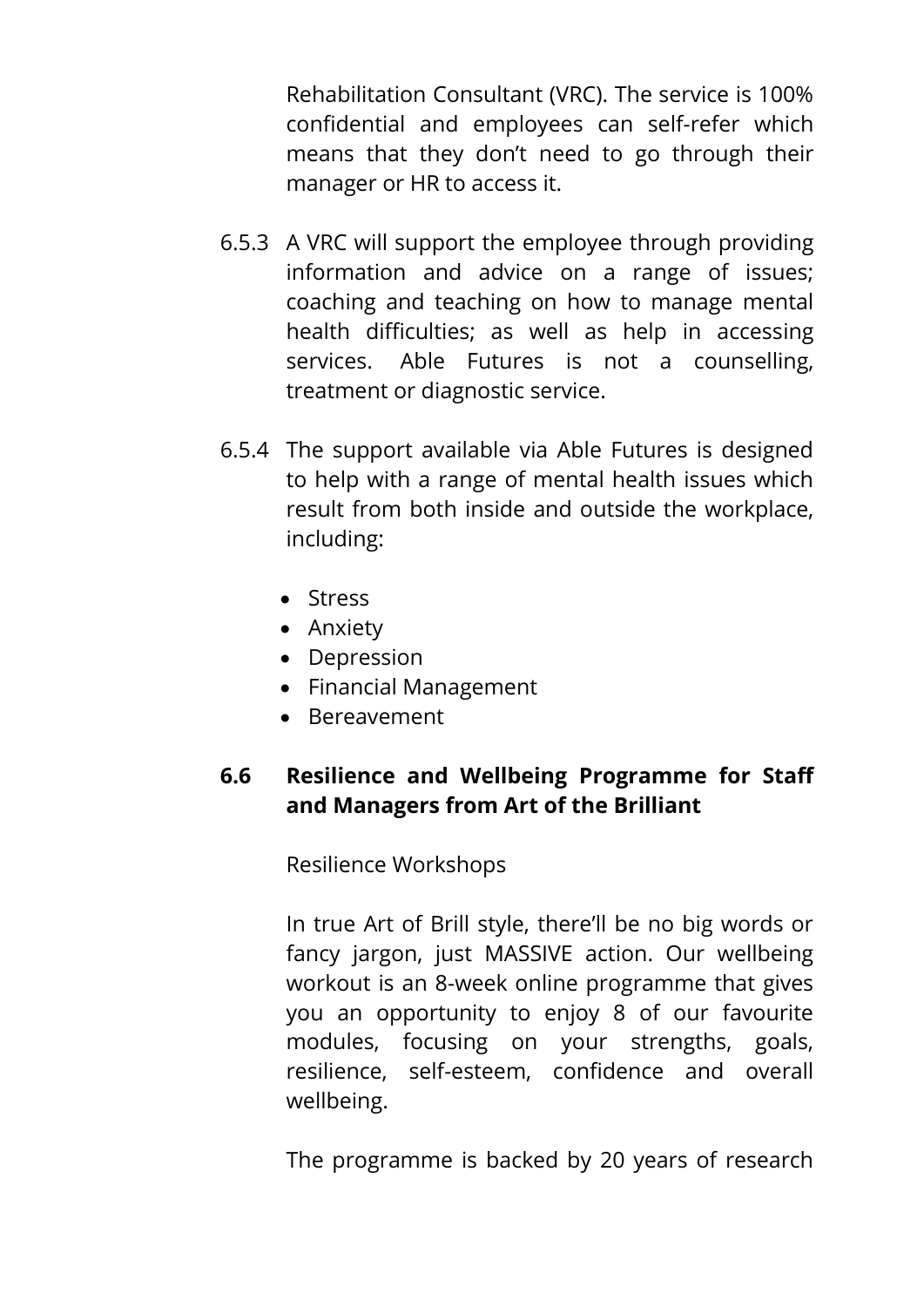into the science of positive psychology; cutting-edge content, delivered by a team of world class trainers.

### **6.7 HR Officers continue to support managers in consistently and proactively managing sickness absence**

6.7.1 HR Officers meet regularly with managers to ensure they are consistently and proactively managing sickness absence in their teams

### **7.0 Actions taken in 2021/22 to improve employee health and wellbeing**

2021/22 was a difficult year due to the Coronavirus pandemic and therefore some of the scheduled wellbeing events were unable to take place face to face. Where possible, events were held virtually and where that wasn't possible they were cancelled or postponed. In addition to the ongoing support already mentioned in Sections 5 and 6 above, the council has achieved the following in 2021/22 to improve the health and wellbeing of its employees:

### **7.1 Promotion and delivery of the 2021/22 Live Well, Work Well Wellbeing programme.**

- 7.1.1 A variety of events were held each month to support employee mental, physical and social wellbeing.
- 7.1.2 The national awareness campaigns that were supported and promoted included Stop Smoking Day, Mental Health Awareness Week, Diabetes Awareness, Talk to Us Month (promoting the local Samaritans), National Fitness Day (included finding out about and promoting Everyone Active staff discounts), Suicide Prevention Day, and Back Care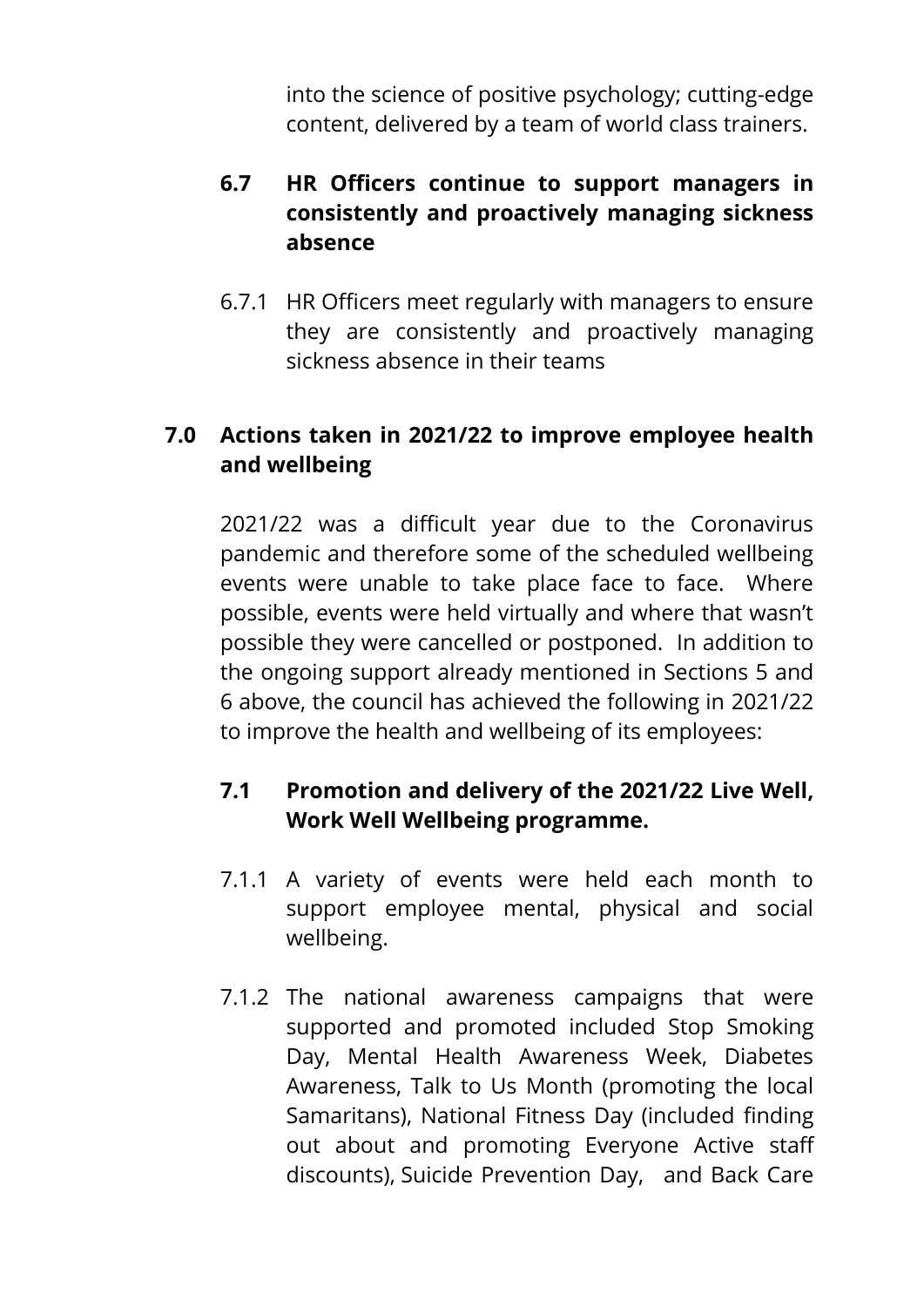Awareness.

7.1.3 Events included Everyone Active delivering a pilates taster session, Living Streets leading a guided health walk, and lunchtime bitesize sessions were held on different days on Introduction to Wellbeing, Sleeping Soundly and Mindfulness.

### **7.2 Promotion of Mental Health Awareness Week**

- 7.2.1 A series of articles were developed to appear in Connect each day during Mental Health Awareness Week to support employees during lockdown including:
	- Day 1: Introducing the theme of Kindness and how Able Futures can help support employee mental health;
	- Day 2: Promoting the role of the council's Mental Health First Aiders, how they can be contacted and their tips on managing wellbeing during lockdown;
	- Day 3: Highlighting how physical activity can improve mental health and promoting the council's various offers such as online yoga, online exercise videos on the MyRewards website, home workouts from Everyone Active, promotion of the Cycle to Work Scheme, and Virtual Walk and Talk events;
	- Day 4: Explaining why kindness was chosen as the year's theme by the Mental Health Foundation and three things you could do during the week to improve your mental health and wellbeing;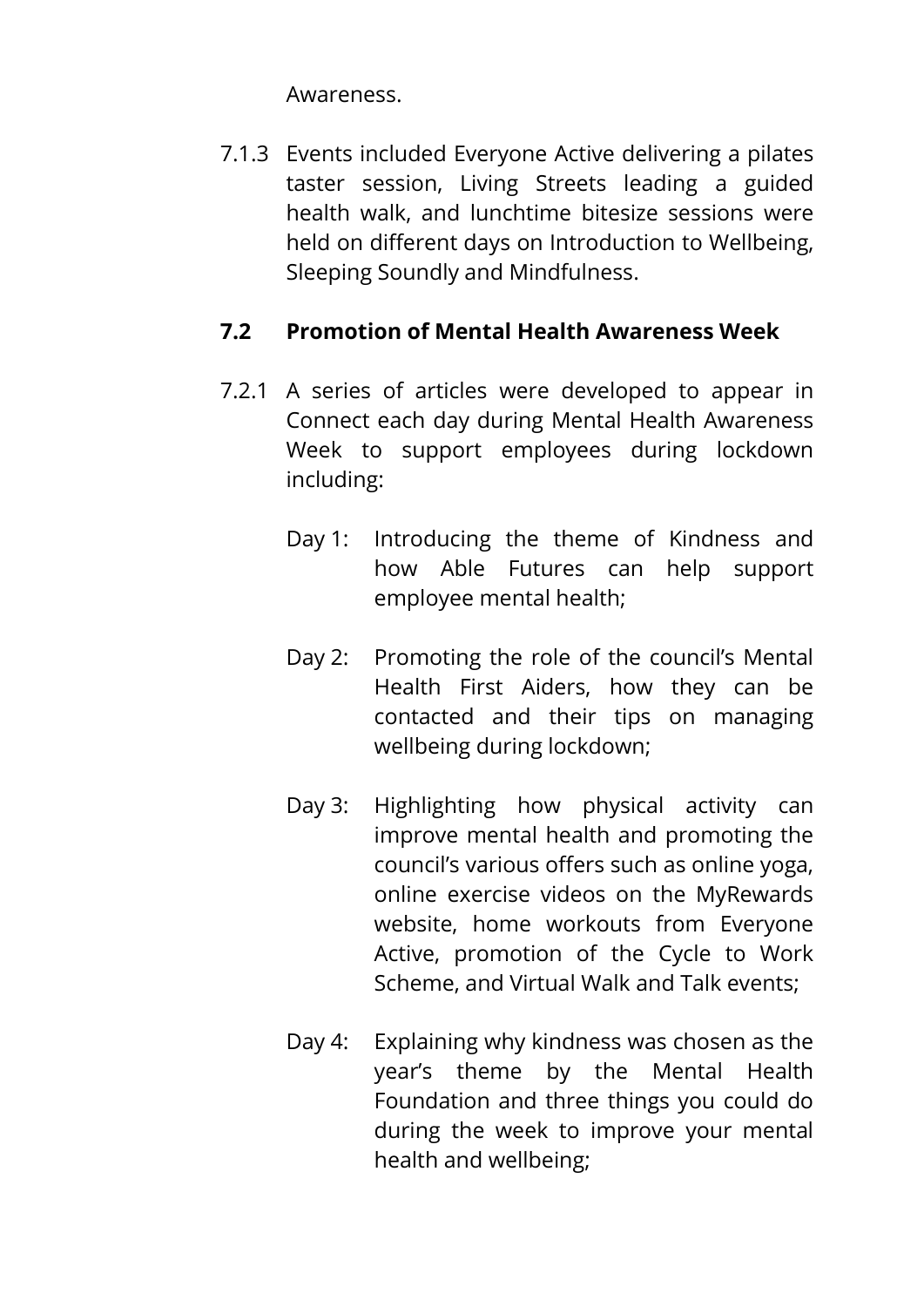Day 5: Providing advice from the Nuffield Department of Clinical Neuroscience at the University of Oxford on how to improve sleep during lockdown.

## **7.3 Development of an Employee Wellbeing Framework in 20/21 continued in 21/22**

- 7.3.1 The council has developed an Employee Wellbeing Framework outlining the council's commitment to supporting employee wellbeing. Having a Framework ensures the council has a joined up holistic approach to wellbeing.
- 7.3.2 The Framework compliments the East Herts Health and Wellbeing Strategy 2019-23 which outlines the council's commitment to helping the community to look after their health and wellbeing.
- 7.3.3 The aims of the Employee Wellbeing Framework are:
	- to empower staff to take responsibility for their health and wellbeing;
	- to create a wellbeing culture;
	- for the council to be recognised as an employer that supports employee wellbeing, adding value to recruitment and retention.

## **7.4 To pledge publicly to support employee mental health**

7.4.1 In 2019 the council had planned to sign the Time to Change Pledge however this has now been superseded by the Mental Health at Work commitment. The Commitment is based upon the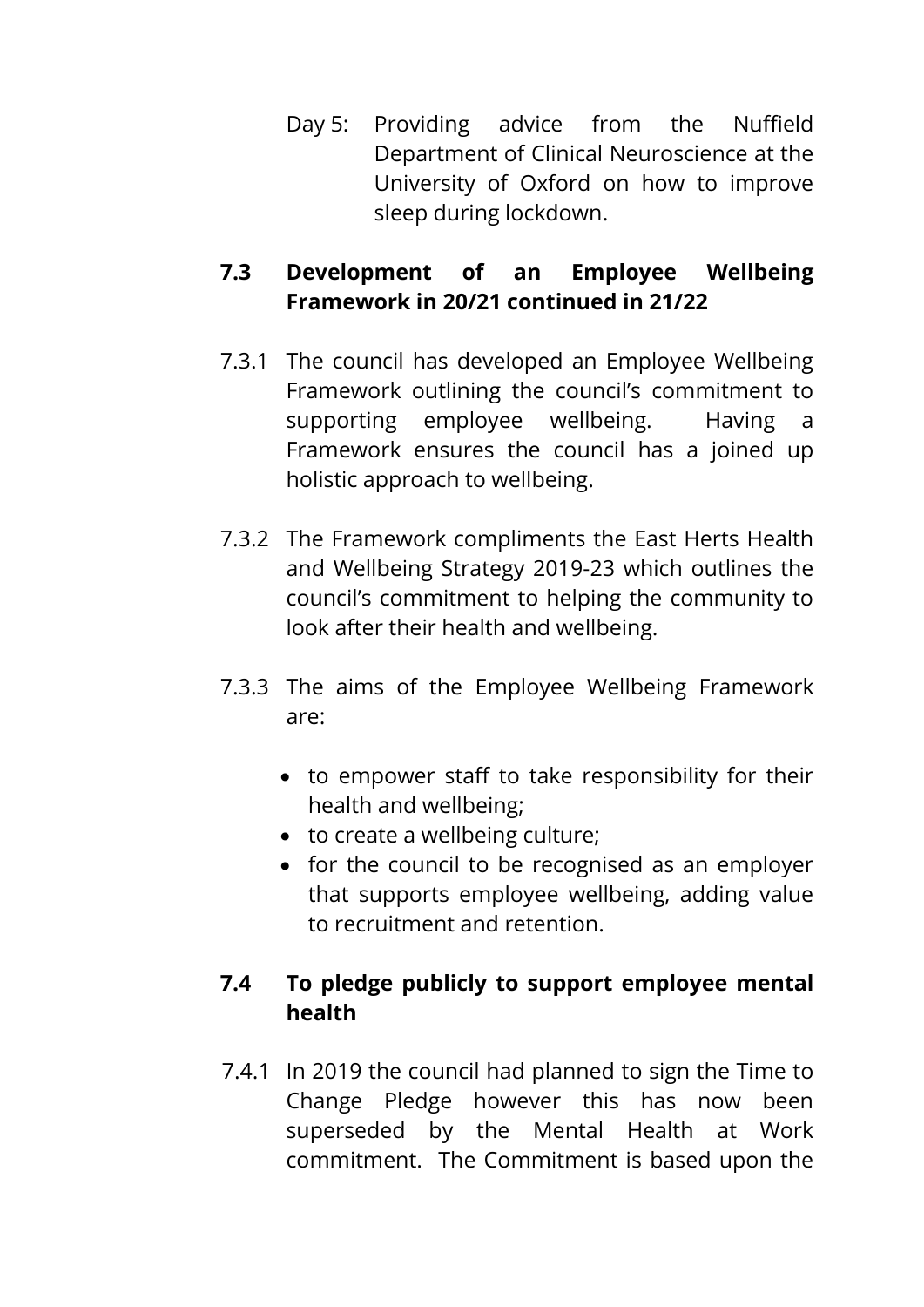Thriving at Work standards and is a set of actions that any organisation can follow to improve and support the mental health of their employees. Signing up to the Commitment is a way of declaring publicly that mental health at work is a priority for the council which will help support the council to become an employer of choice.

7.4.2 The council has measures in place that mean it is likely that it already meets the six standards however the proposed framework sets out our commitment more clearly and joins up current/emerging practice. By signing the commitment, the council will also be able to access tools that will help identify potential improvement and access best practice.

### **7.5 Promotion campaign to support employees' financial wellbeing**

- 7.5.1 In the lead up to Christmas 2021, several articles on financial wellbeing were written and appeared each week in Connect including:
	- Article 1: Advice from Citizens Advice East Herts on how to maximise income, minimise expenses, manage debts and budget plan, and their contact details for further support.
	- Article 2: Practical tips from the mental health charity, Mind, on managing money and improving mental health. The support available from the Samaritans was also provided for those struggling.
	- Article 3: Promotion of the various shopping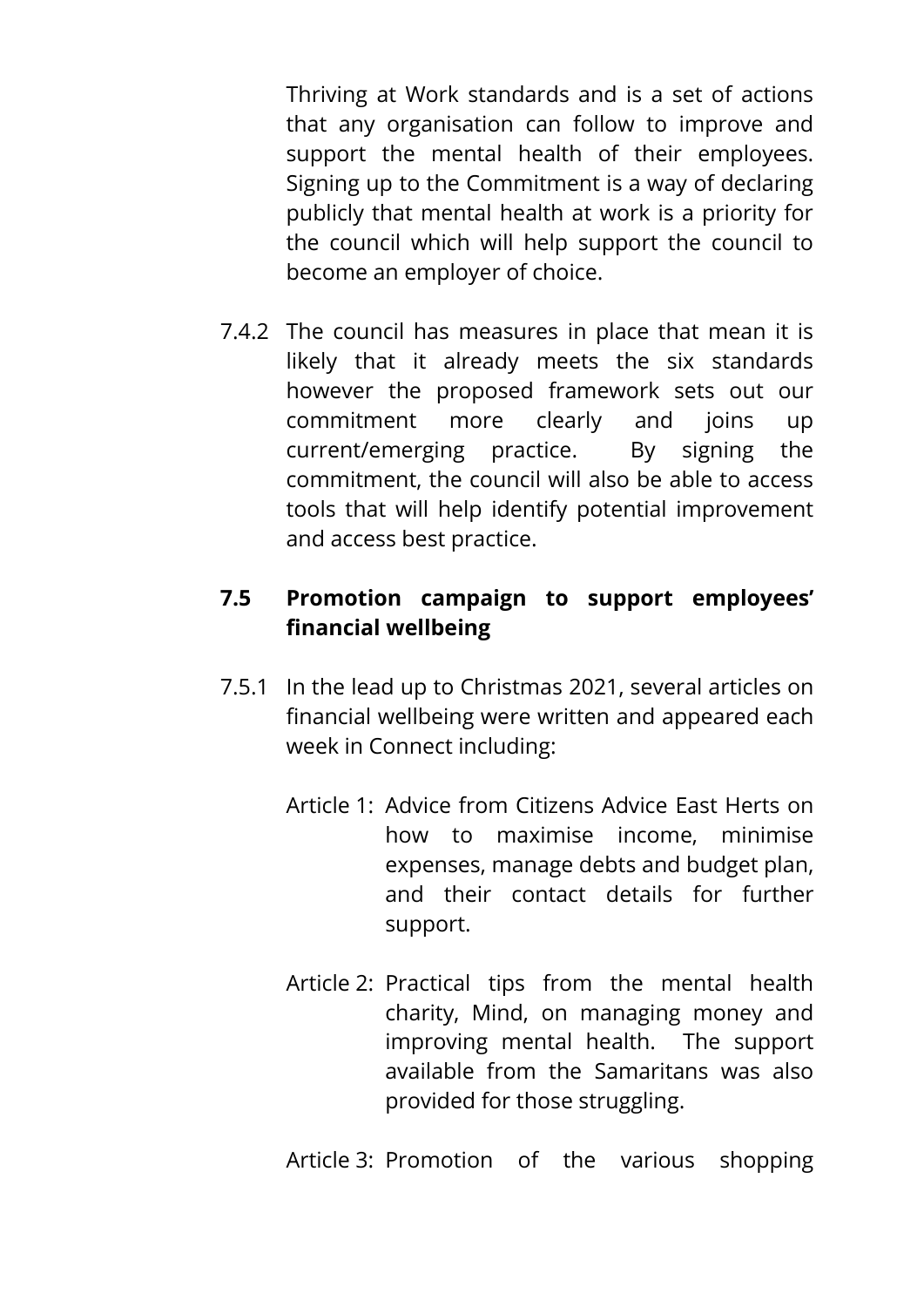discounts available for employees on the MyRewards website and signposting to financial advice on their website e.g. how to talk to your children about money when you're on a budget.

Article 4: Advice from Able Futures on managing money worries over Christmas.

### **7.6 The council's Sickness Absence Management Policy has been reviewed**

- 7.6.1 The Absence Management Policy and procedure has been significantly redeveloped and was approved by HR Committee in February 2021. A reminder of the key changes are:
	- It ensures greater consistency and a clearer framework which allows matters to move from short-term to long-term and vice-versa. HR will be rolling out management training on the new policy shortly.
	- Short-term absence triggers have been changed from 7 days sickness absence within any twelvemonth period and 3 separate periods of sickness absence in a 6 month period to 3 spells or more in any 3-month period, and/or where an employee has been absent for 10 days or more over the previous 12 months.
	- Stress management guidance (which was an appendix in the previous policy) has been incorporated into the policy itself with addition of the stress risk assessment form to ensure transparency.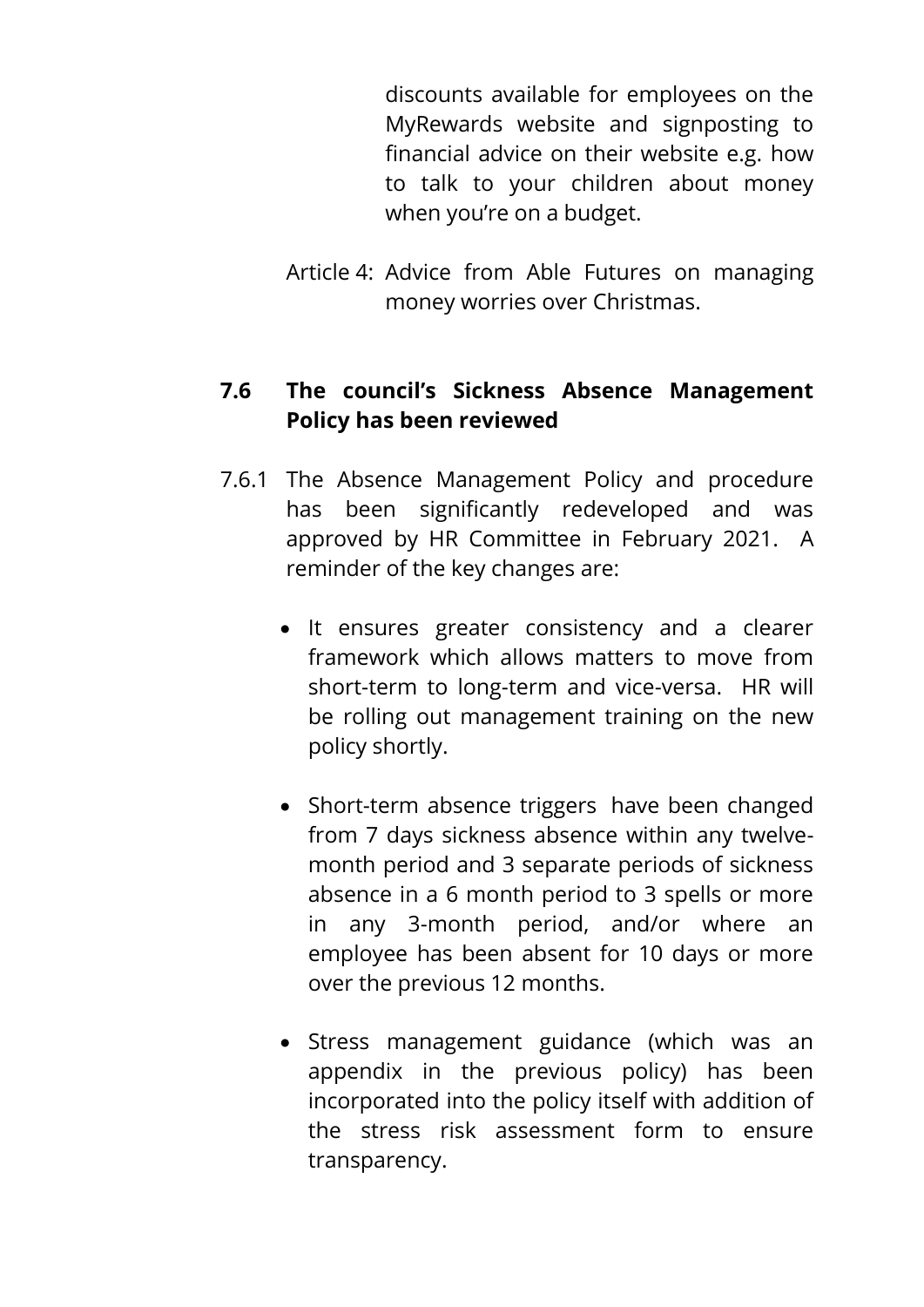- An addition of 4-weekly face-to-face catch up (on top of weekly telephone calls) for long term sickness cases to ensure employees are supported appropriately.
- Makes it clear that employees should be referred to Occupational Health at the 4 week point for long-term sickness. The old policy was not as prescriptive to use Occupational Health but the medical opinion is best sought at this stage to inform reviews so is sought up front ( this was a possible outcome at the informal stage if considered appropriate previously).
- 7.6.2 Managers have been trained on the new Sickness Absence Management Policy and this will be further supported by the 5 day Management Development Programme.

## **7.7 To review the impact of Covid-19 on employee wellbeing via a Wellbeing survey and put actions in place to support employees;**

- 7.71 A Wellbeing Survey was developed by HR and sent to all employees in June 2020 to identify how they could be supported further whilst working from home during the Covid-19 pandemic. The response rate was excellent (89% of all staff completed the survey) and the results were very positive overall. Where staff experiences have not been so positive, managers with HR support contacted staff to follow up discussions and put further support in place.
- 7.9.2 The results of this survey were communicated in full to the HR Committee in August 2020 in the HR &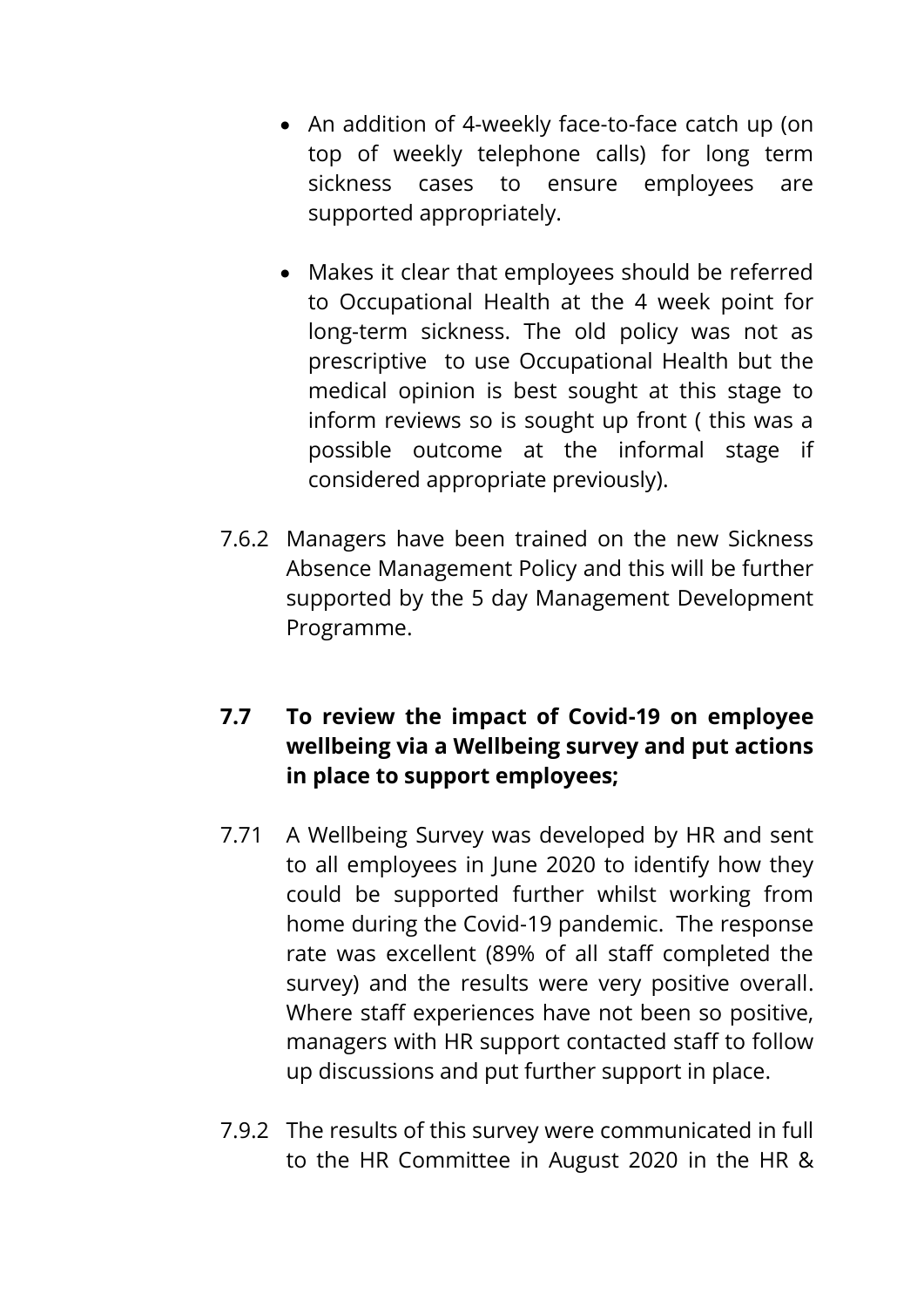Payroll Update Report.

- 7.9.3 Employees were also asked to respond to questions concerning their wellbeing as part of the Staff Survey in December 2020. The results on wellbeing were positive overall, actions were followed up as appropriate, and the findings were communicated in full to the HR Committee in February 2021in the HR & Payroll Update Report.
- 7.9.4 The wellbeing survey is being re-run later this month (May 2022).

## **8.0 Actions planned in 2022/23 to improve employee health and wellbeing, to:**

- Deliver the Live Well, Work Well programme, seeking feedback from employees and input from the Wellbeing Champions
- Deliver the Resilience Programme over 8 months (8) modules) and ensure staff who cannot attend can access recordings. In addition to the 8 modules for staff there are also two face to face workshops for Managers to be scheduled:
	- 1. The Art of Being Brilliant: Your Wellbeing Launchpad

Based on the science of positive psychology, this session is evidence-based but with the big words surgically removed and replaced with common sense, doable principles and great fun. The challenge is quite straight-forward; it's about raising your 'new normal' to world class.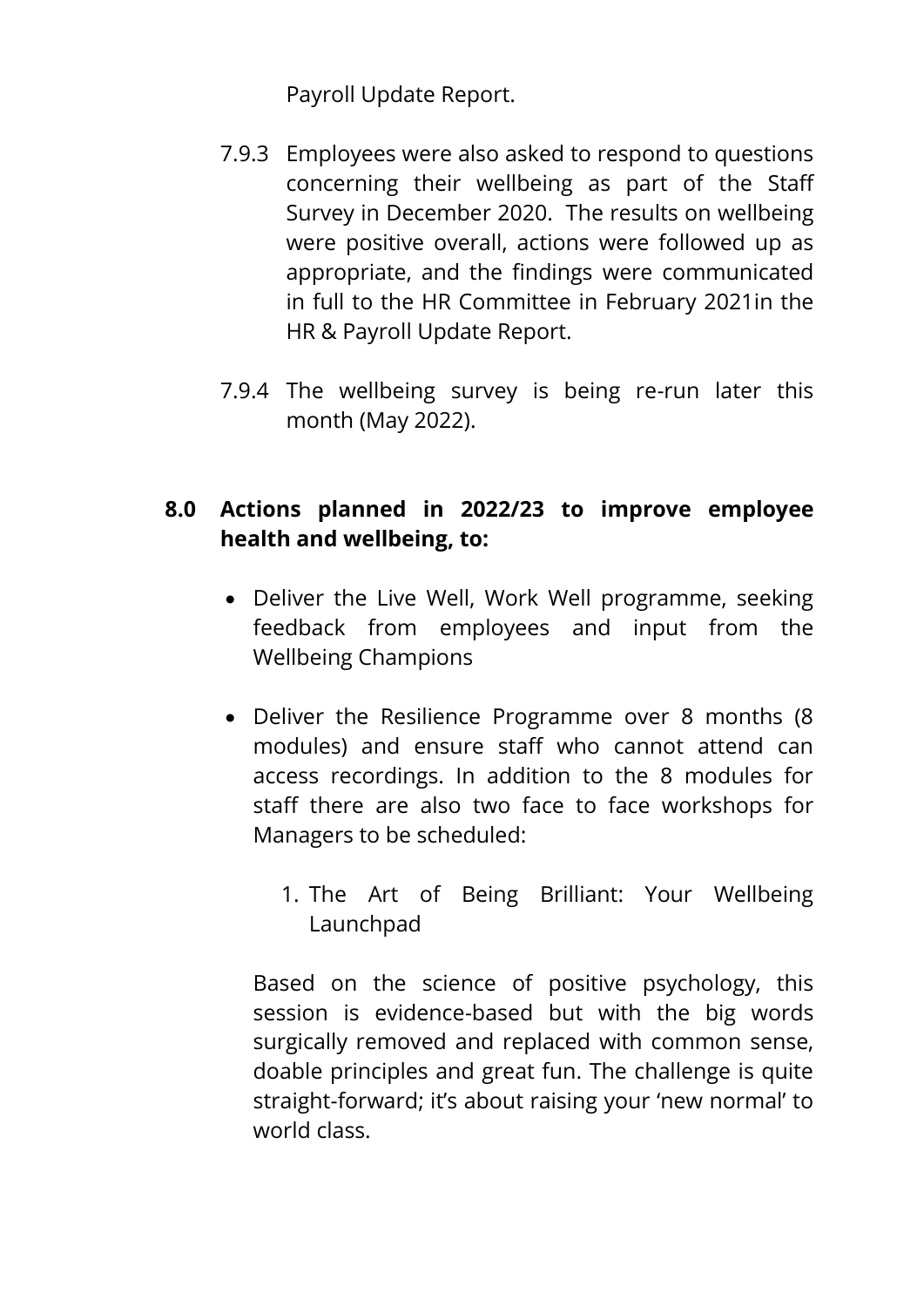2. Rising Stronger: From Mental Health to Mental WEALTH

Rising Stronger is about showing up to work as your best self. Lose the doubt, let go of any negativity and come back fully charged. This session is about unmuting yourself in real life.

3. The Why-Factor: (Re)Discovering Your Purpose

Finding your purpose is like motivational rocket fuel. The Why-Factor will jog some memories by going back to basics and daring to ask a fundamental question… why do you do what you do? Beware. Contains lifechanging content.

4. Self-Care: It's All About YOU!

With your work routine shot to pieces it's vital to stay physically and mentally healthy. Self-care is about looking after #1. If you're getting the basics right, everything else is a lot easier to cope with.

5. Mindfulness: It's All About NOW!

Taking a little time to pay attention to the present moment, on purpose and without judgement' gives us an immediate calming effect, by re-oxygenating our blood and brain. But the real magic happens over time. With repeated practice, mindfulness helps to quieten the stress centres of

our brain so we become less reactive to stressful situations and more able to deal with everyday challenges with calm rationality.

6. Brilliant Strengths: Getting in the Zone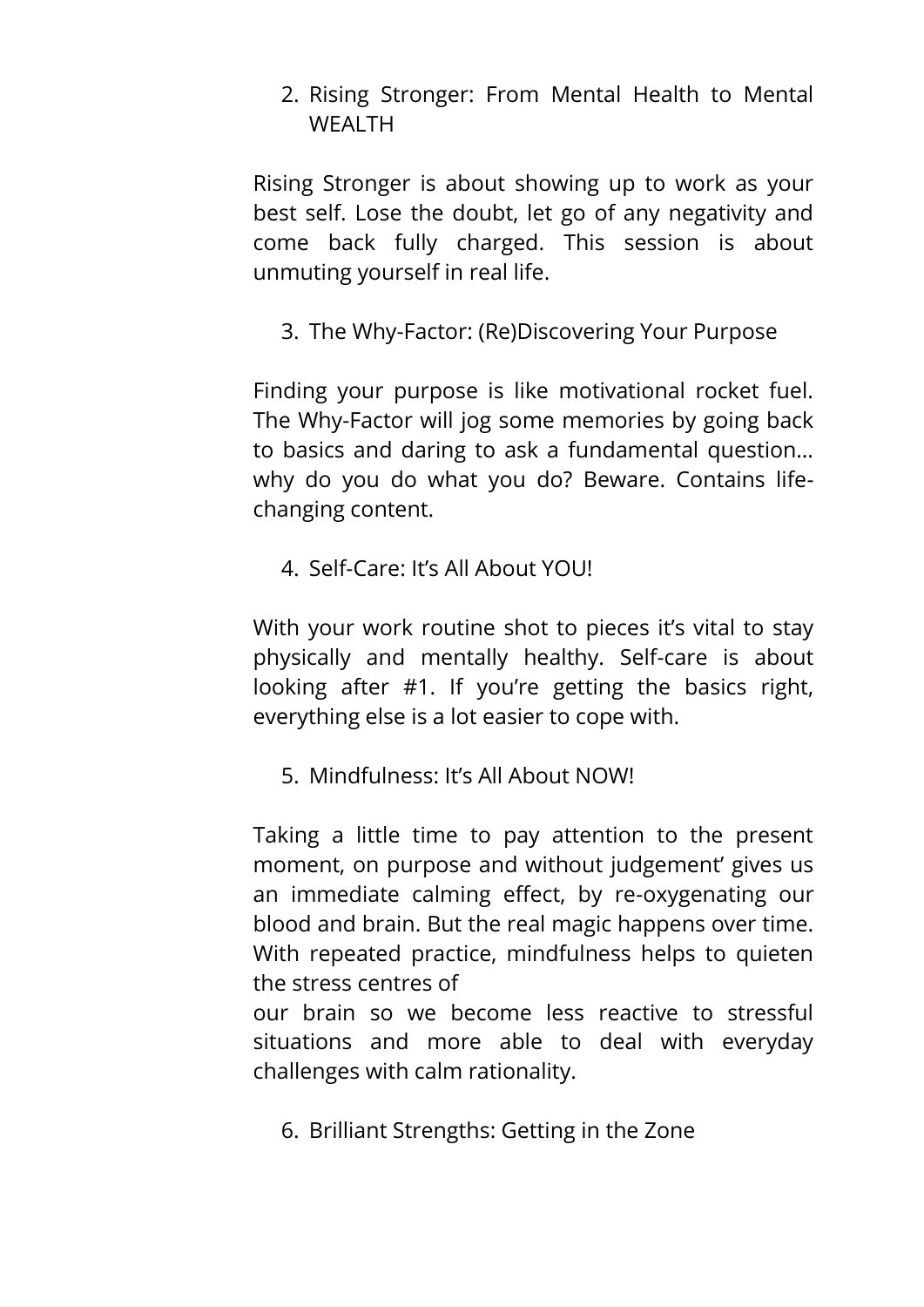Research suggests that playing to your strengths is the smallest change that can have the biggest impact on employee engagement. This session is designed to be a journey of strength-self-discovery. In our signature fun and interactive way, we will re-kindle inherent strengths - and uncover new ones. The result is revitalised and re-energised individuals who are able to operate as a high-performance team.

7. The Wow-Factor: How to Create Raving Fans

We've all heard of paranoia; the whispering behind your back. But what about the opposite – paranoia – when people are saying wonderful things about you behind your back? Customer paranoia is a magical thing. Raving fans are the key to organisational growth. The starting point is to create staff with the WOW-FACTOR. This session provides the 'how?'

8. Bouncebackability: Rolling With Life's Punches

Change has always happened, but recently it's got a whole lot faster and when life is rattling along at this speed, we need to be more psychologically resilient and adaptive than ever. Whilst a lucky few seem hardwired to bounce back and grow in the face of adversity and setbacks, it doesn't come automatically to most of us. The brilliant news is that BOUNCEBACKABILITY is a learned behaviour. We can all cultivate personal skills and resources which help us not just cope better with stress and adversity, but embrace change and use challenges as opportunities to grow.

 Conduct another Wellbeing Survey c. May 2022 to ensure employees continue to be supported during the pandemic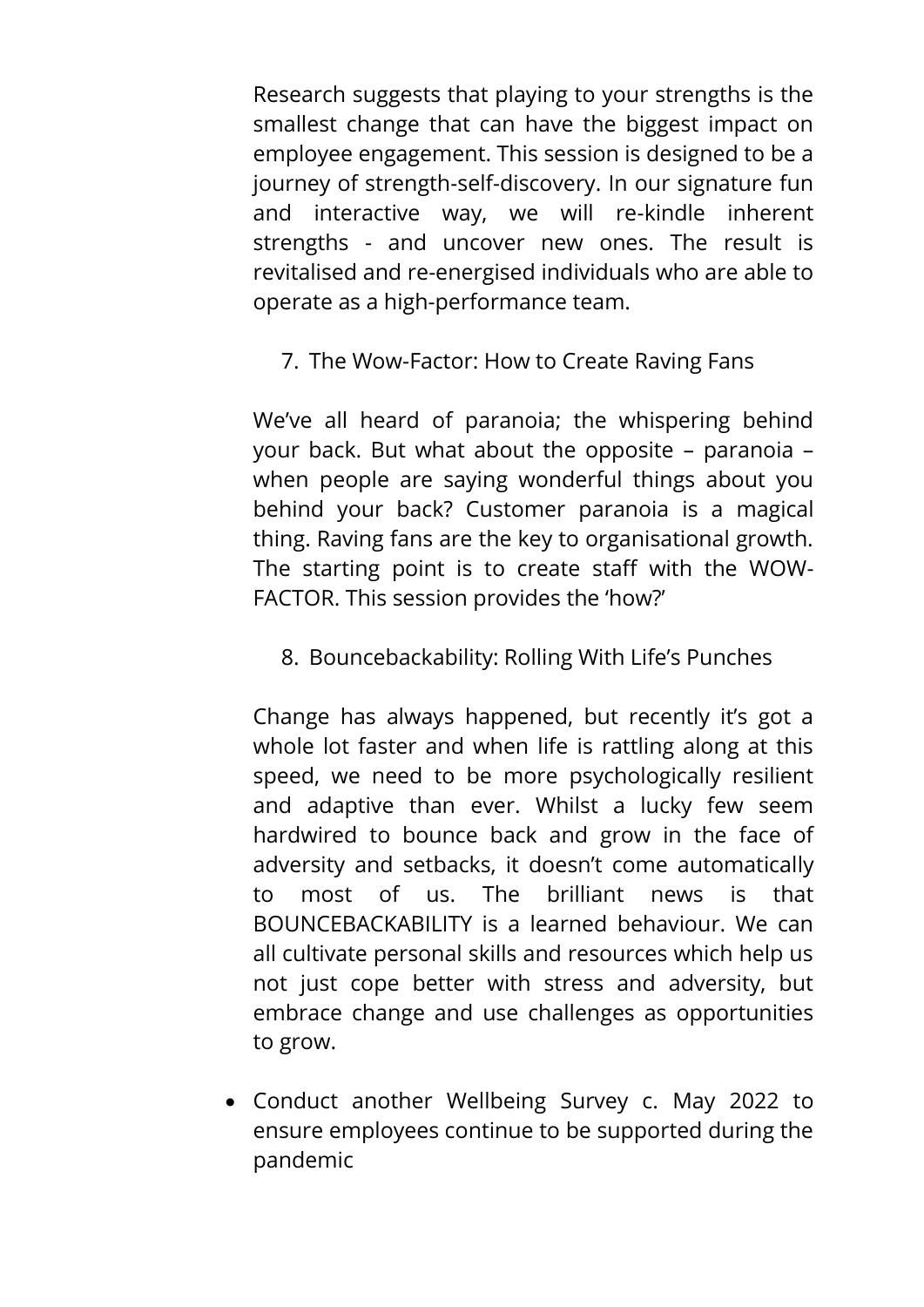- Seek more volunteers to become Employee Wellbeing Champions
- Roll out management training including on Sickness Absence Management policy.
- Review the council's Occupational Health Provider to find a more proactive provider in helping advise on complex cases and supporting employees back to work.
- Sign the Mental Health at Work Commitment and work towards demonstrating the actions within it
- Organise a further financial wellbeing promotion campaign in the lead up to Christmas 2022
- Promote Mental Health Awareness Week

### **9.0 Reason(s)**

N/A

### **10.0 Options**

N/A

#### **11.0 Risks**

The risks are that if wellbeing is not supported or managed that staff absences increase, staff resilience is weakened which affects the corporate risk: Staff capacity and skills to deliver services.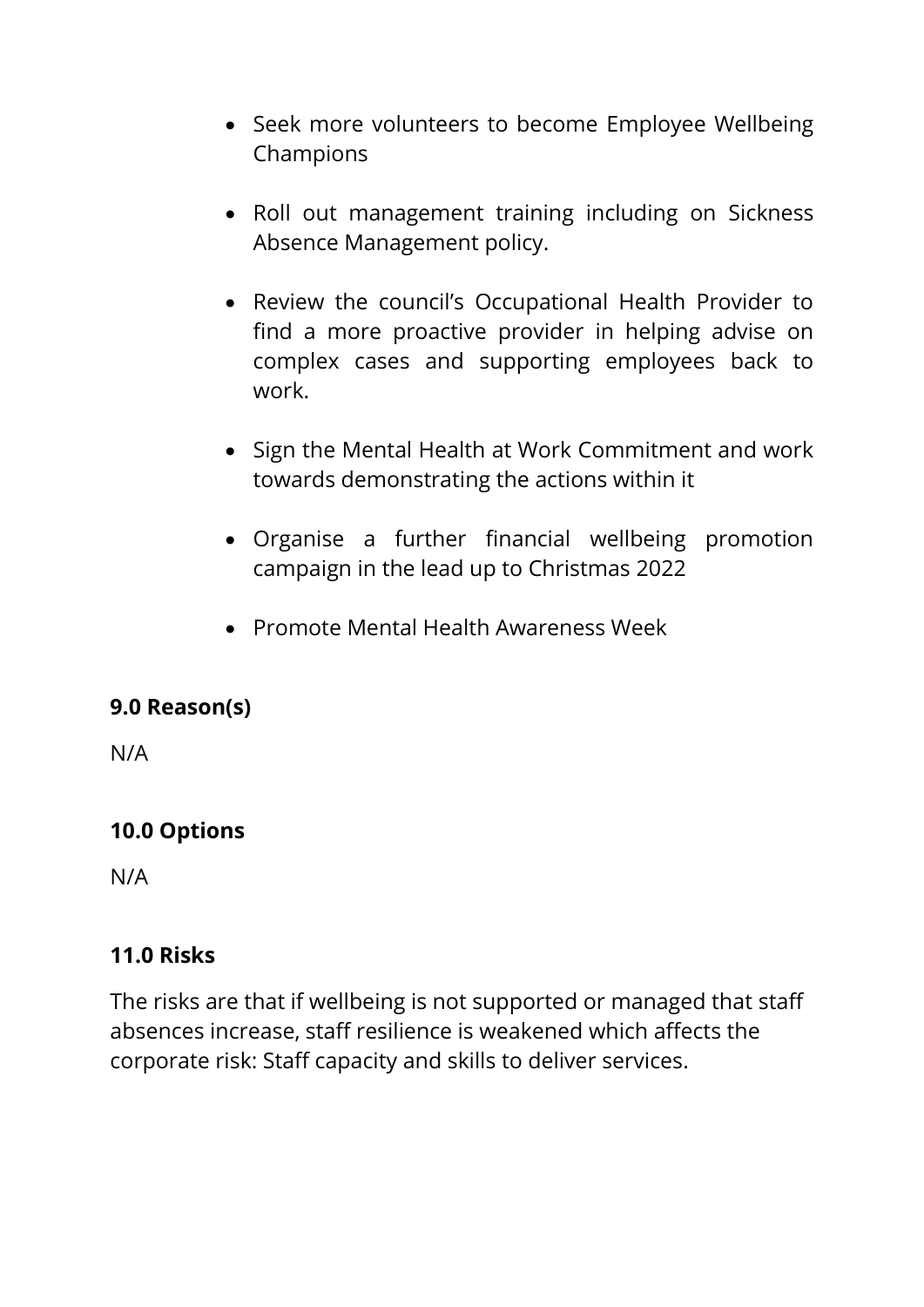## **12.0 Implications/Consultations**

## **Community Safety**

No

### **Data Protection**

No

## **Equalities**

No

## **Environmental Sustainability**

No

**Financial**

No

### **Health and Safety**

No

### **Human Resources**

As covered by the report

### **Human Rights**

No

**Legal**

No

### **Specific Wards**

No

# **13.0 Background papers, appendices and other relevant material**

None

| <b>Contact Officer</b> | Simon O'Hear, Head of HR and OD |
|------------------------|---------------------------------|
|                        | Simon.O'Hear@eastherts.gov.uk   |